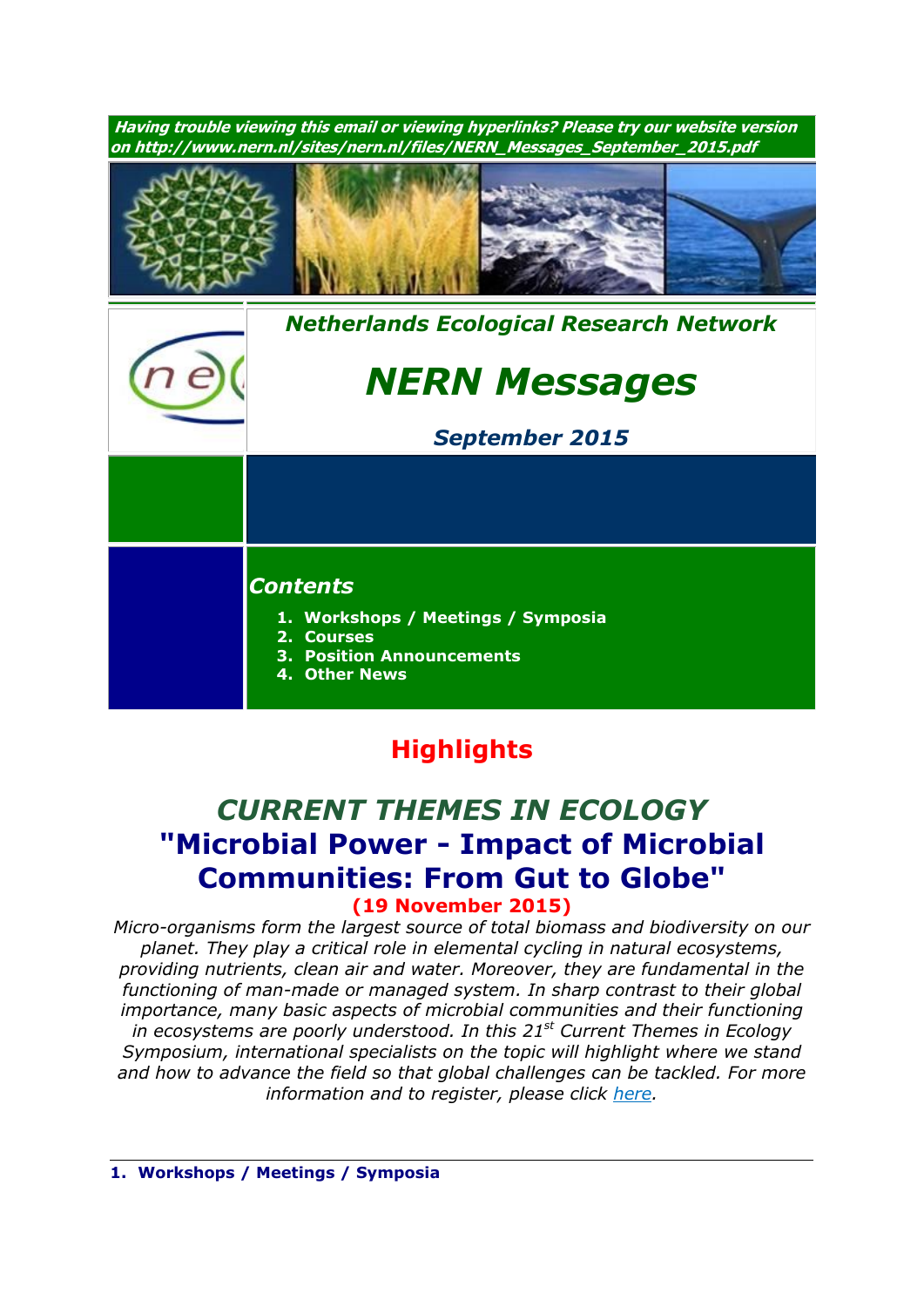- **EEF Conference: Ecology at the interface** (21-25 September 2015) @ Rome, The Netherlands. For more information, please click [here.](http://www.ecologyatinterface.eu/)
- **Evolutionary Demography Society 2015 Annual Meeting** (5-7 October 2015) @ Lunteren, The Netherlands. For more information, please click [here.](http://www.aanmelder.nl/eds2015/subscribe)
- **Euromarine Foresight Symposium: "Future Coast – Europe"** (5-7 October 2015) @ Berlin, Germany. For more information, please click [here.](http://www.io-warnemuende.de/future-coast-home.html)
- **Zoology Conference** (8-9 October 2015) @ Amsterdam, The Netherlands. For more information, please click [here.](http://www.zoology2015.nl/)
- **Model-IT Symposium** (11-14 October 2015) @ Wageningen, The Netherlands. For more information, please click [here.](http://www.model-it.info/)
- **Ecosystem Services Partnership Conference** (9-13 November 2015) @ Stellenbosch, South Africa. For more information, please click [here.](http://www.espconference.org/espconference2015#.VONOuC5SU5g)
- **CURRENT THEMES IN ECOLOGY: "Microbial Power - Impact of Microbial Communities: From Gut to Globe"** (19 November 2015) @ Lunteren, The Netherlands. For more information, please click [here.](http://nern.nl/CT2015)
- **Student conference on Conservation Science** (22-24 March 2016) @ Cambridge, UK. For more information, please click [here.](http://sccs-cam.org/index.htm)
- **Conference on Aquatic Invasive Species** (10-13 April 2016) @ Winnipeg, Manitoba, Canada. For more information, please click [here.](http://www.icais.org/)
- **Conference: Adaptations Futures - Practices and Solutions** (10-13 May 2016) @ Rotterdam, The Netherlands. For more information, please click [here.](http://www.adaptationfutures2016.org/)
- **Conference: Unifying Ecology Across Scales** (24-29 July 2016) @ Biddeford, Maine, USA. For more information, please click [here.](https://www.grc.org/programs.aspx?id=13261)
- **5th International EcoSummit Congress on Ecological Sustainability** (29 August – 1 September 2016) @ Montpellier, France. For more information, please click [here.](http://www.ecosummit2016.org/)
- **10th INTECOL International Wetlands Conference** (19-24 September 2016) @ Changshu, China. For more information, please click [here.](http://www.intecol-10iwc.com/EN/Index.aspx)

#### **2. Courses**

- **SETAC Summer School "The use of trait-based approaches in Community Ecology and Stress Ecology"** (14-25 September 2015). For more information and registration, please click [here.](http://nern.nl/sites/nern.nl/files/SETAC_course_2015.pdf)
- **Tropical Biodiversity and Field Methods** (21 September 18 October 2015). For more information and registration, please click [here.](https://science.naturalis.nl/en/education/master-students/master-courses/#statia)